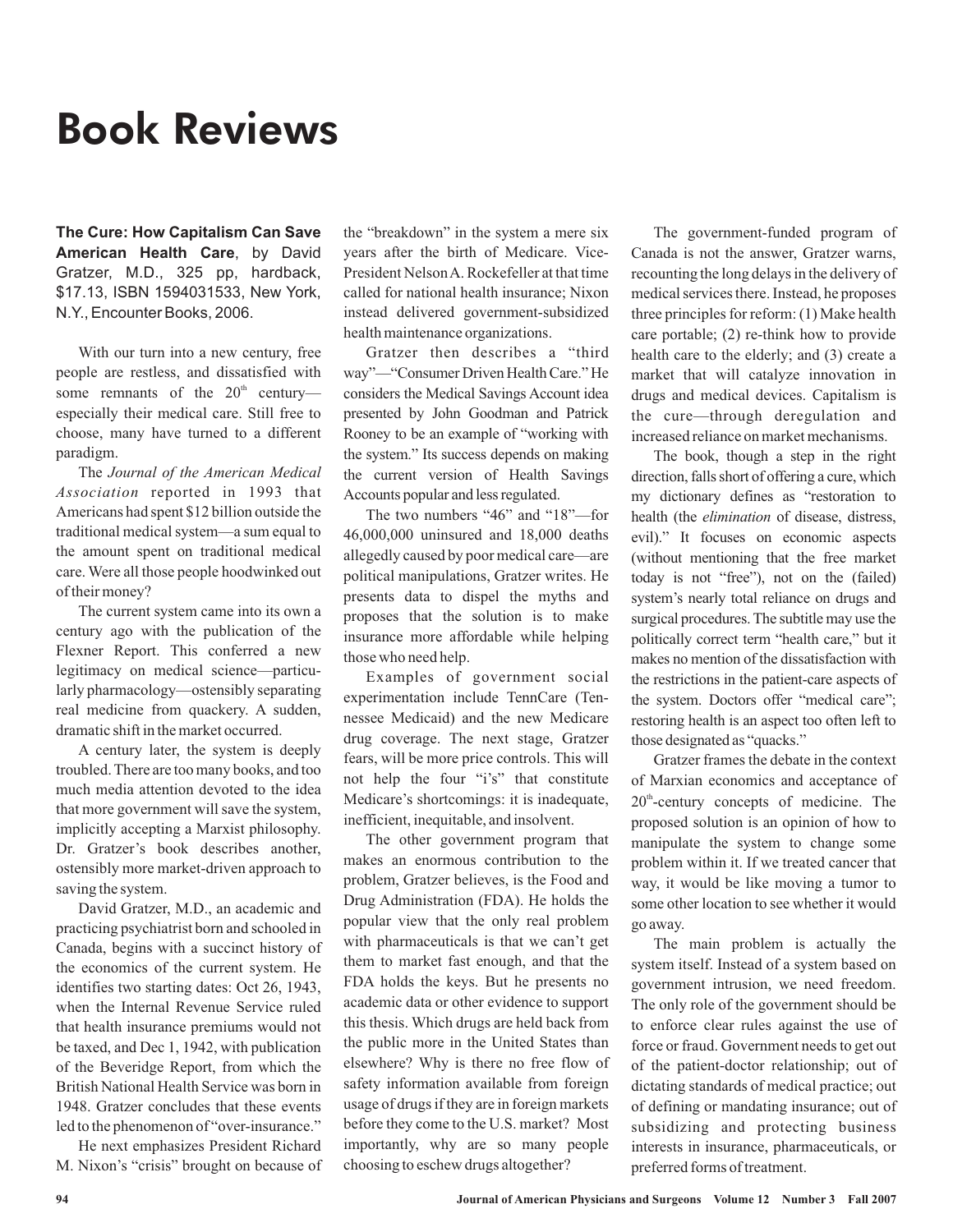The  $20^{\text{th}}$ -century paradigm accepts the basic assumptions of Marxism and its shaky humanist foundation of moral relativism. Americans need to be free to leave it, to use their own money to protect life and liberty, and to pursue happiness. No more publicprivate partnerships, no more cloak of moral superiority to third-party payment or industry-determined treatment modes. Let the market—that is, free men and women engaged in voluntary transactions—truly decide what it wants and needs.

This is not Dr. Gratzer's thesis. But his book makes the debate clearer in spite of itself.

## Cape Coral, Fla. **James F. Coy, M.D.**

**Liberalism Is a Mental Disorder**, by Michael Savage, 221 pp, paperback, \$14.99, ISBN 1-5955-5043-7, Nashville, Tenn., Nelson Current, 2005.

Michael Savage is a San Francisco-based syndicated radio talk-show host. According to the book jacket, his program, the *Savage* , is "the nation's No. 1 independently *Nation* syndicated radio talk show, airing on more than 350 stations coast to coast." He boasts of "10 million weekly listeners."

Liberalism Is a Mental Disorder is Savage's third New York Times bestseller. Savage has a well-earned reputation for not mincing words, a habit that has drawn fire from the Left and the more moderate Right. It is the heatedness of Savage's commentary that makes this book both a refreshing and infuriating read.

I approached this book with some trepidation for two reasons. First, the attempt to tar political positions with the brush of mental illness has a long and sorry history. For example, the highly influential 1950 book *The Authoritarian Personality* was a clearly politicized attempt to label people who embrace traditional values as closeted Nazis. The former Soviet Union is well known to have labeled as mentally ill and "hospitalized" dissidents to silence and discredit them.

There are many recent examples of this problematic labeling as well. Conservative blogger Lawrence Auster suggested that right-wing antiwar critics were motivated by "resentment" and displayed "impotent fury at a traitorous father figure or a supposed 'oppressor."<sup>1</sup> Ben Johnson wrote of the "Certifiable Right," and said Paul Craig Roberts is "unhinged." These all-**2** purpose labels are used by Savage to label his opponents on the left, and by Auster and Johnson to label their opponents to their right. This flexibility is illustrative of the inherent imprecision of mental health explanations used for political purposes.

This sort of armchair psychoanalysis masquerading as insightful political commentary needs to be repudiated. Although I tend to dislike excessive credentialism, such analysis is often done by people without psychological training, and its assertions are not falsifiable. In the case of dueling political charges of mental illness, the alleged mental illness is, like beauty, in the eye of the beholder—and is generally not one of the legitimate diagnosable mental conditions.

I do not dispute that psychological factors may partially underlie a person's political beliefs and voting behavior. This is a well-studied area of research. But it is an area best left to experts in psychometrics and should not be politicized as just another slur.

In Savage's defense, I think it is likely that his labeling of liberalism as a mental disorder is done largely tongue in check, but he doesn't clarify that. He repeats the charge throughout the book. While Savage avoids the psychobabble ofAuster, a liberal reader could certainly judge the label as mean-spirited even if it is not a real attempt to tar his enemies with a serious diagnosis. What keeps Savage's enemies from applying the *Authoritarian Personality* charge in retaliation? This is dangerous rhetorical ground and is best avoided.

My second reason for trepidation was that conservative literature has recently been dominated by conservative celebrities, talk-show hosts, media pundits, columnists, etc., and not by serious conservative scholars. Andrew Ferguson remarked on this trend in the Weekly Standard. Ferguson even takes a swipe at Savage:

Most conservative books are pseudo-books: ghostwritten pastiches whose primary purpose seems to be the photo of the "author" on the cover. What a tumble! From The Conservative Mind to Savage

*Nation* ; from Clifton White to Dick Morris; from Willmoore Kendall and Harry Jaffa to Sean Hannity and Mark Fuhrman—all in little more than a generation's time. Whatever this is, it isn't progress. **3**

scholarly work like Thomas Fleming's The *Morality of Everyday Life* , there are many Unless Ferguson knows something I don't, I am not alleging that Savage's books are ghostwritten. This book is actually quite entertainingly written in the same combative style that Savage broadcasts. But Ferguson's larger point is correct. Most conservative literature these days is not written by scholars scouring ancient texts for new insights. In fact, there are too few conservative scholars. For every serious more Sean Hannity-style recitations of Republican Party group-think.

Savage, to his credit, actually echoes Ferguson and acknowledges and criticizes this group-think trend. He writes in the preface:

"right-wing" such as the Weekly *Standard* are little more than What used to be a conservative movement has become nothing more than a series of writings and speeches devoted to attacking the Democratic Party. Even the socalled publications of America's support props of the Republicans (pp xiv-xv).

Here Savage is right on, and as an alternative he calls for a new "nationalism" (p xv). Savage is certainly no apologist for the Republican Party or President Bush. This does distinguish him from some of the conservative punditry who are relentless GOP apologists. He is particularly hard on Bush on immigration (Chapter Three) and the administration's conduct of the Iraq War (Chapter One). But he differs from other conservative celebrities largely by degree, not kind. Hence, he falls into the same trap he decries above. His criticism is of liberals, and by default Democrats, and Republicans that he sees as unfaithful, but he does not challenge or even examine the fundamental assumptions of the modern conservative movement, assumptions that are arguably not conservative at all.

For example, Savage cannot free himself from modern conservative groupthink when he states, "…the single biggest